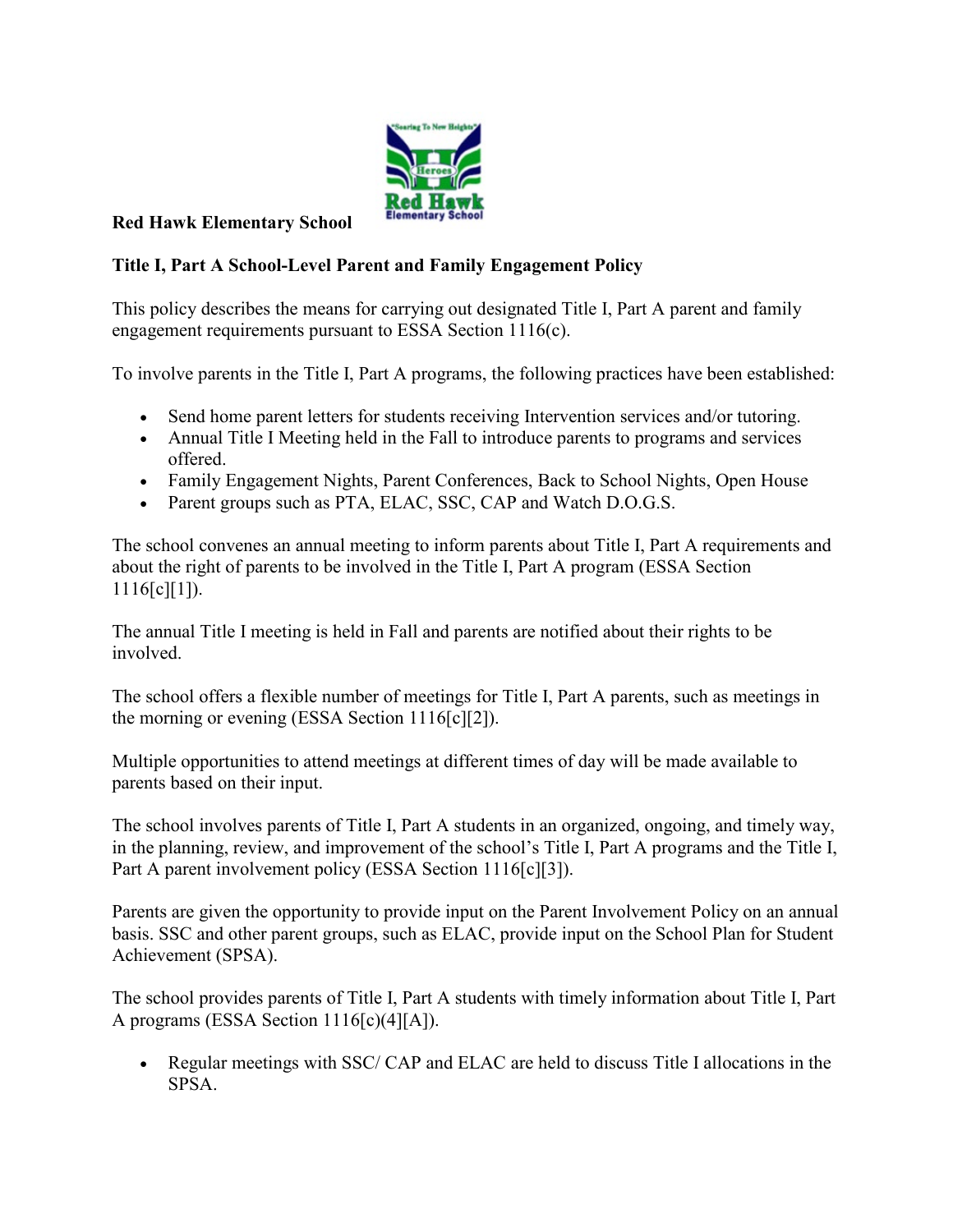- Consistent communication is given to parents from teachers on students' academic progress.
- Electronic communication is sent to parents through Infinite Campus Messenger, text messaging, and other communication apps such as Remind.
- Directions for accessing electronic communication programs will be sent out annually.
- Communications are translated as needed.

The school provides parents of Title I, Part A students with an explanation of the curriculum used at the school, the assessments used to measure student progress, and the proficiency levels students are expected to meet (ESSA Section 1116[c][4][B]).

The school provides parents with an explanation of the curriculum and assessments used and grade level expectations at Back to School Night and Parent Conferences. Parent workshops and/or literacy events are held based on surveys/ needs assessments.

If requested by parents of Title I, Part A students, the school provides opportunities for regular meetings that allow the parents to participate in decisions relating to the education of their children (ESSA Section 1116[c][4][C]).

Regular meetings with SSC, ELAC, and CAP provide opportunities for parent input.

This School-Level Parent and Family Engagement Policy has been developed jointly with, updated periodically, and agreed on with parents of children participating in Title I, Part A programs, as evidenced by:

SSC Meeting Minutes

This policy was adopted by Red Hawk Elementary School School Site Council on June 1, 2020 and will be in effect for the period of one year.

The school will distribute the policy to all parents of students participating in the Title I, Part A program on, or before September 30, 2020

Jona Greer, Principal

June 1, 2020



**Red Hawk Elementary School**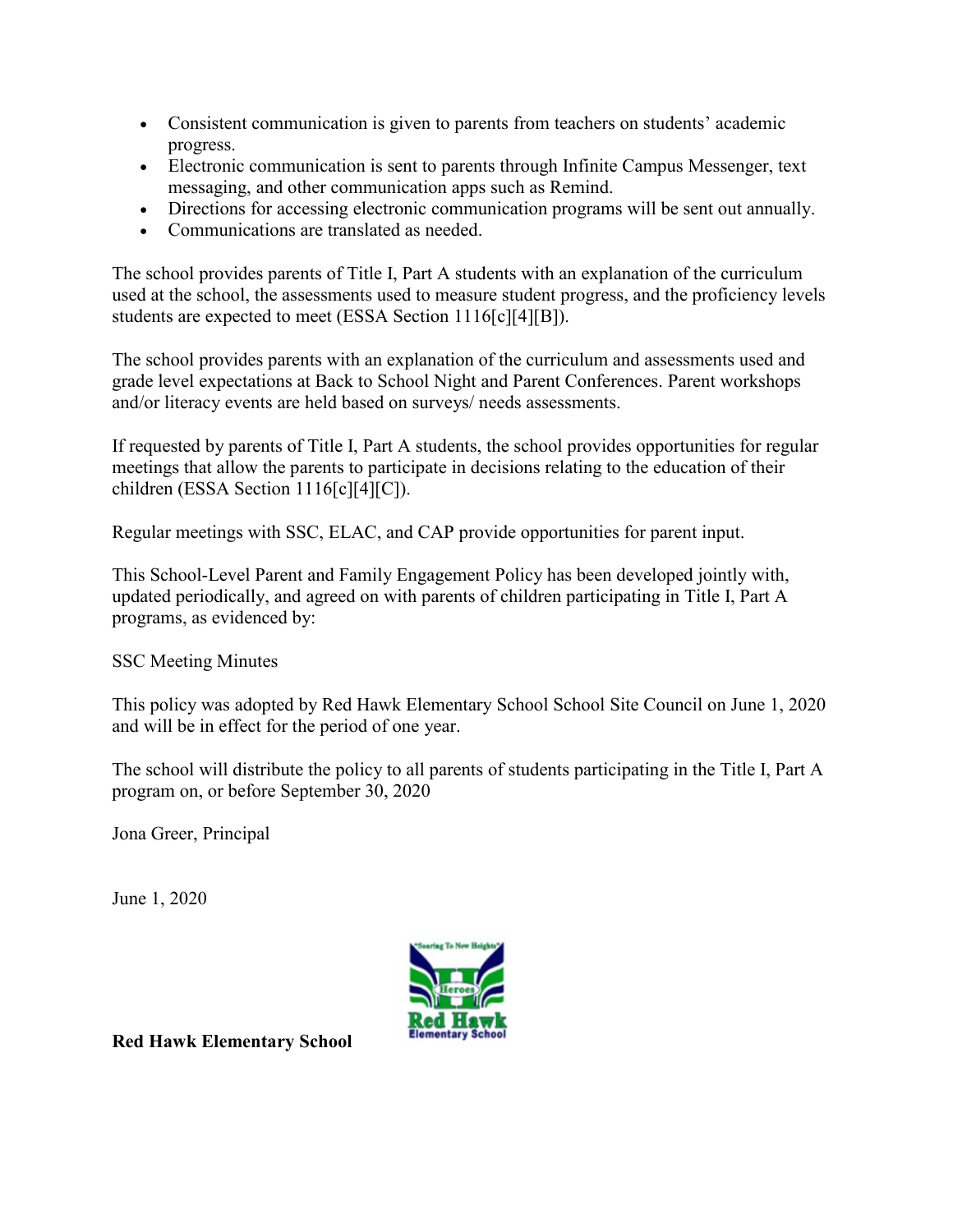## **School-Parent Compact**

The school distributes to parents of Title I, Part A students, a school-parent compact (Compact). The Compact, which has been jointly developed with parents, outlines how parents, the entire school staff, and students will share the responsibility for improved student academic achievement. The Compact describes specific ways the school and families will partner to help children achieve the state's high academic standards. The Compact addresses the following legally required items, as well as other items suggested by parents of Title I, Part A students:

- The school's responsibility to provide high-quality curriculum and instruction (ESSA) Section 1116[d][1]).
- The ways parents will be responsible for supporting their children's learning (ESSA) Section 1116[d][1]).
- The importance of ongoing communication between parents and teachers through, at a minimum, annual parent-teacher conferences; frequent reports on student progress; access to staff; opportunities for parents to volunteer and participate in their child's class; and opportunities to observe classroom activities (ESSA Section 1116[d][2]).

The school will:

- Provide a rigorous, high-quality student- centered instructional program which supports the needs of all students.
- Provide a supportive and effective learning environment.
- Assist parents with how to support children at home (e.g. homework, healthy habits, etc.)
- Encourage all parents to be involved in their child's education (through participation in school events, volunteering, etc.)
- Provide frequent reports on the child's academic/ behavioral progress. Parents will:
- Ensure students attend school regularly and on time.
- Provide students an adequate night's sleep and a healthy diet.
- Establish a quiet place and materials needed for students to complete their homework.
- Listen to or read with students everyday.

The school engages Title I, Part A parents in meaningful interactions with the school. The Compact supports a partnership among staff, parents, and the community to improve student academic achievement. To help reach these goals, the school has established the following practices:

The school provides Title I, Part A parents with assistance in understanding the state's academic content standards, assessments, and how to monitor and improve the achievement of their children (ESSA Section 1116[e][1]).

The school provides parents with an explanation of the curriculum and assessments used and grade level expectations at Back to School Night and Parent Conferences. Parent workshops and/or literacy events are held based on surveys/ needs assessments.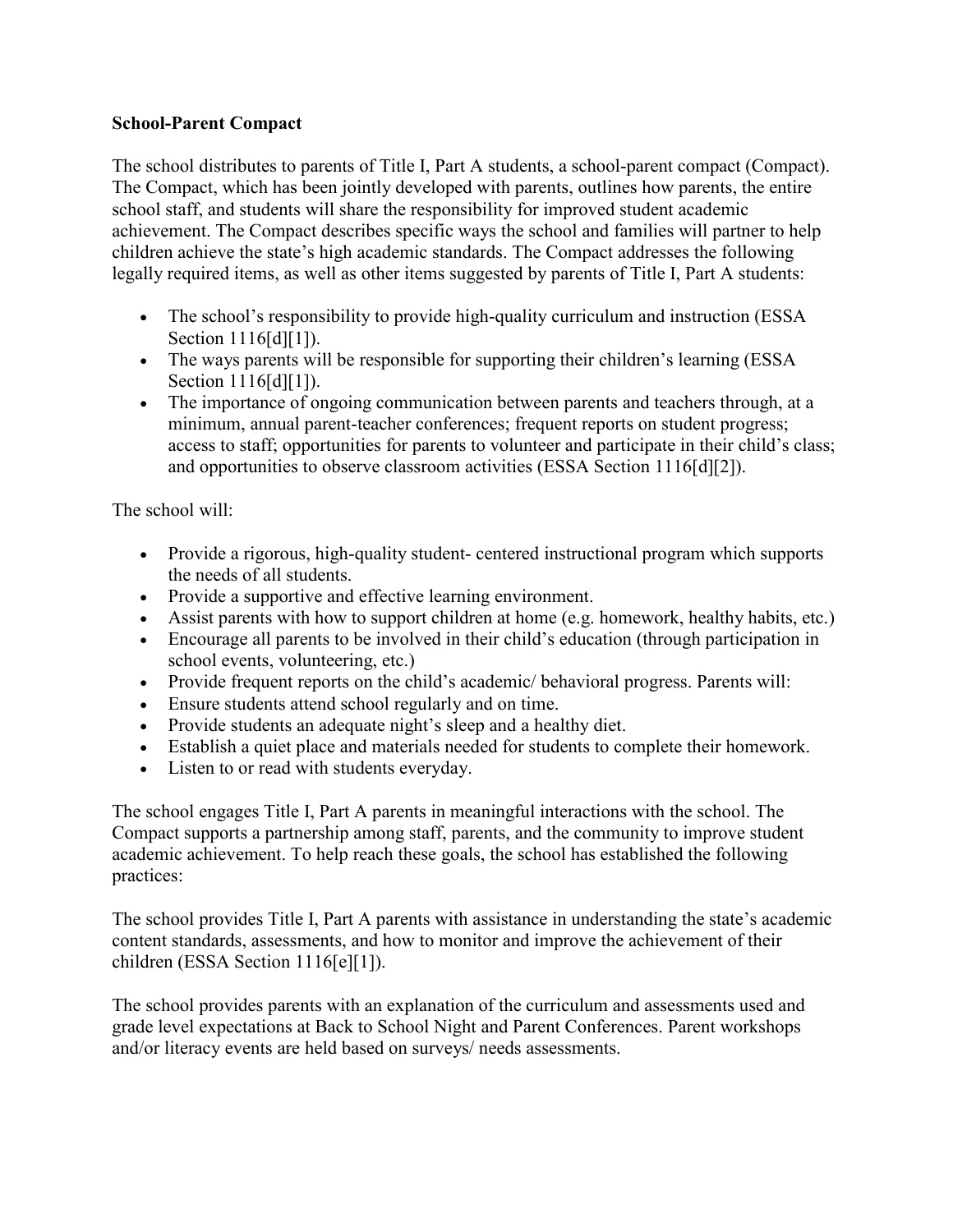The school provides Title I, Part A parents with materials and training to help them work with their children to improve their children's achievement (ESSA Section 1116[e][2]).

- Parent Nights and Family Engagement events are held throughout the year.
- PTA works to involve families in a variety of activities.
- District provides support for students with disabilities through Supplemental Support Specialists.
- Parents can volunteer and participate in their child's class/ school (e.g. Watch DOGS)

With the assistance of Title I, Part A parents, the school educates staff members in the value of parent contributions, and in how to work with parents as equal partners (ESSA Section 1116[e][3]).

Administration works with staff at monthly staff meetings, monthly Leadership meetings, weekly PLC meetings, and CAP meetings regarding parent involvement and communication with all stakeholders.

The school coordinates and integrates the Title I, Part A parental involvement program with other programs, and conducts other activities, such as parent resource centers, to encourage and support parents in more fully participating in the education of their children (ESSA Section 1116[e][4]).

- A Parent Resource Center is located in the front office.
- The PTA works to involve all families in a variety of activities.
- Stakeholder input/ feedback is gathered at SSC, ELAC, and CAP meetings.

The school distributes Information related to school and parent programs, meetings, and other activities to Title I, Part A parents in a format and language that the parents understand (ESSA Section 1116[e][5]).

- Regular meetings with SSC/ CAP and ELAC are held to discuss Title I allocations in the SPSA.
- Consistent communication is given to parents from teachers on students' academic progress.
- Electronic communication is sent to parents through Infinite Campus Messenger, text messaging, and other communication apps such as Remind.
- Communications are translated as needed.

The school provides support for parental involvement activities requested by Title I, Part A parents (ESSA Section 1116[e][14]).

- Annual Title I Meeting held in the Fall to introduce parents to programs and services offered.
- Family Engagement Nights, Parent Conferences, Back to School Nights, Open House
- Parent groups such as PTA, ELAC, SSC, CAP and Watch D.O.G.S.